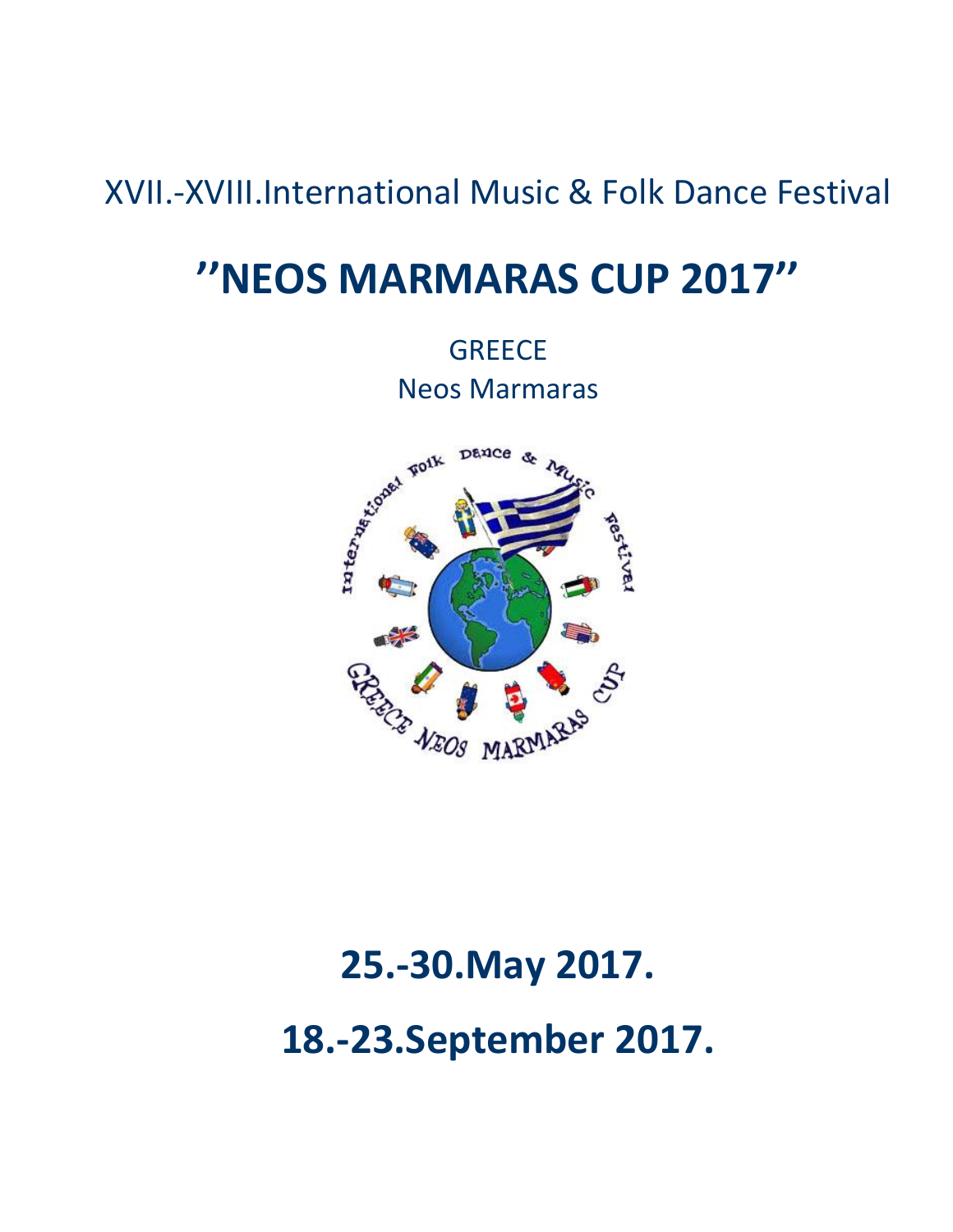

### **FESTIVAL CONDITIONS:**

- **International Folklore Music and Dance Festival ''NEOS MARMARAS CUP 2017.'' is being held for the 17 th time, under the patronage of the Neos Marmaras municipality. It is gathering folk dance groups and music bands from all over the world, who like to meet new people and spend holiday week in Greece, singing and dancing together.**
- **Festival organizers are Municipality of Neos Marmaras, Mayor Mr.Georgios A.Kaplanis and MyFolkFest Organizing Team.**
- **Festival is competitive and is open for all groups, no age limit. Winners will be awarded by special cups and medals. Propositions of the festival competition will be sent to groups later.**
- **Competition part of the festival is not obligatory, only for groups that apply. All other groups take part in the review night.**
- **There will be few winning categories: best performance-dancing, best orchestra-music, best choirsinging, best costumes, best impression…**
- **Groups will have two performances at the festival and a short defile walking (no dancing in the parade). Each group has to prepare 10 min. of quality program. Performances are on the open air stages, wooden stage 10mx8m and concrete.**
- **It is not necessary to have live music. It is also allowed to perform using CD, but it has to be of a good quality recording.**
- **Accommodation of participating groups is organized in the 3 star family hotels near the city beach, in apartments and studios with 3 and 4 beds in rooms, with bathroom, TV, refrigerator, on a half board basis (breakfast and dinner-open buffet).**
- **Each group will get diploma for the participation to the festival, as well as DVD from the festival after the festival is finished.**
- **Every group will get official brochure of the festival with the presentation of the participating groups, in English.**
- **The group has to bring its national flag and board with the group name for the parade.**
- **If the weather is nice for swimming, every group has to take care about their members safety, there are no lifeguards on the beaches.**
- **Every group must have one English speaking person. Organizer will give an English speaking guide for every group who will be responsible for contact 24h a day.**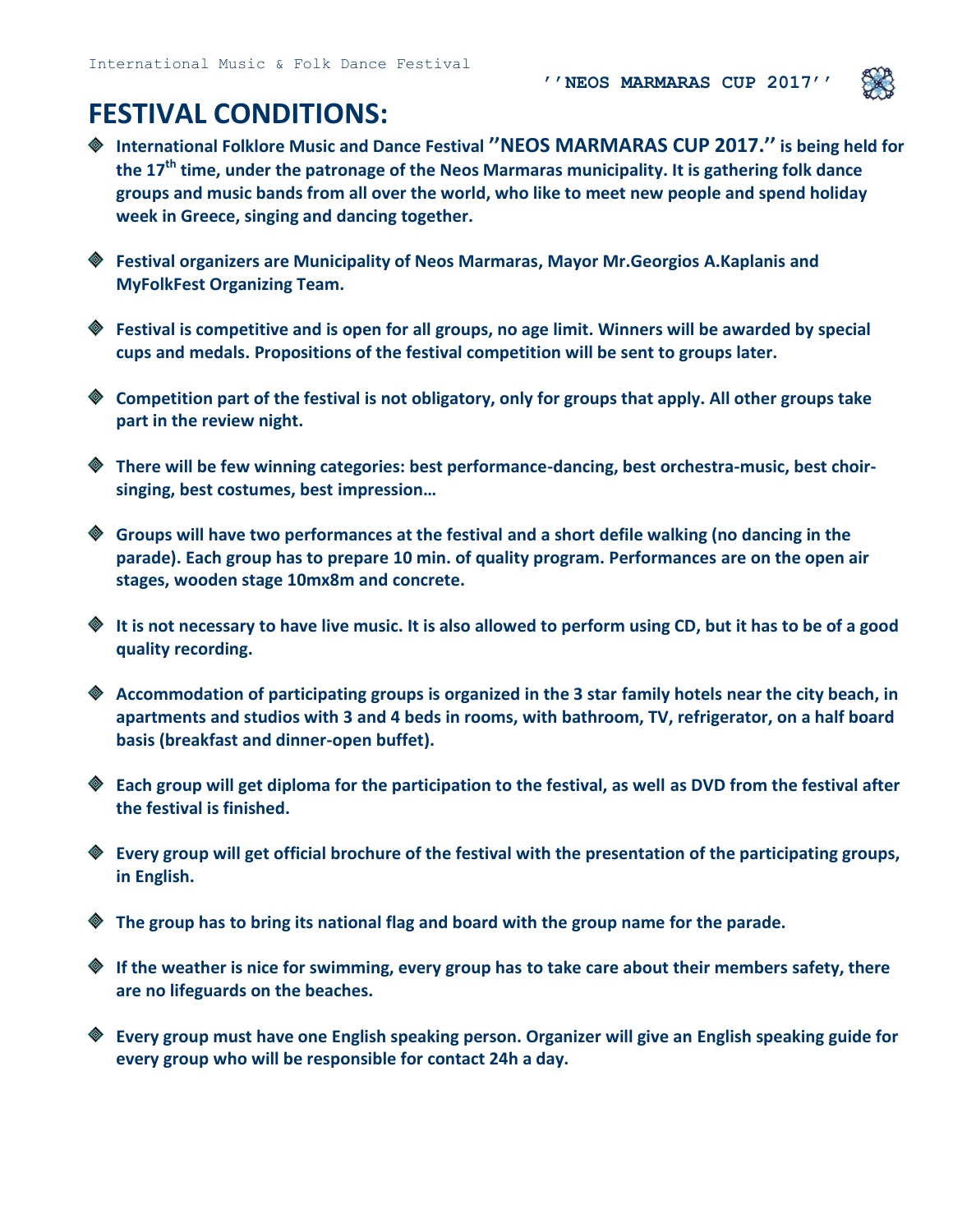**''NEOS MARMARAS CUP 2017'' Number of participating groups is limited for each festival, so the places will be given to the groups who send their pre-payment first - 25€ per person (this amount is not refundable if the group cancels their participation).**

- **Each group has 1 free place for 25 persons who pay.**
- **The groups have to organize their travel to and from Neos Marmaras.**
- **For the groups that are coming with their own bus there is a free parking place in the hotel area.**
- **Also we can provide airport transfers (on group request we will send the offer). The nearest airport is Thessalloniki and the bus price depends on the number of people in the group, approx. 30eur per person, return ticket.**

**If group needs visa, it is responsibility of the group to arrange it! Organizers can only give invitation letter to groups and can not interfere to visa issuing process and make extra contacts to embassies.** 

**The groups are recommended to have insurance policy for all their members.**

**Application form, together with 2-3 group photos and short biography, should be sent latest until 31.december 2016.**

> **Contact person: Mrs.Dragana Mirkovic e-mail.** *[myfolkfest@gmail.com](mailto:myfolkfest@gmail.com)***, tel.+381 63 340 770**

**Pre-payment (25eur per person) should be done after your application is accepted. Please take care that this amount of 25eur per person is not refundable if the group cancel its participation. Payment instruction will be send upon your application is accepted.**

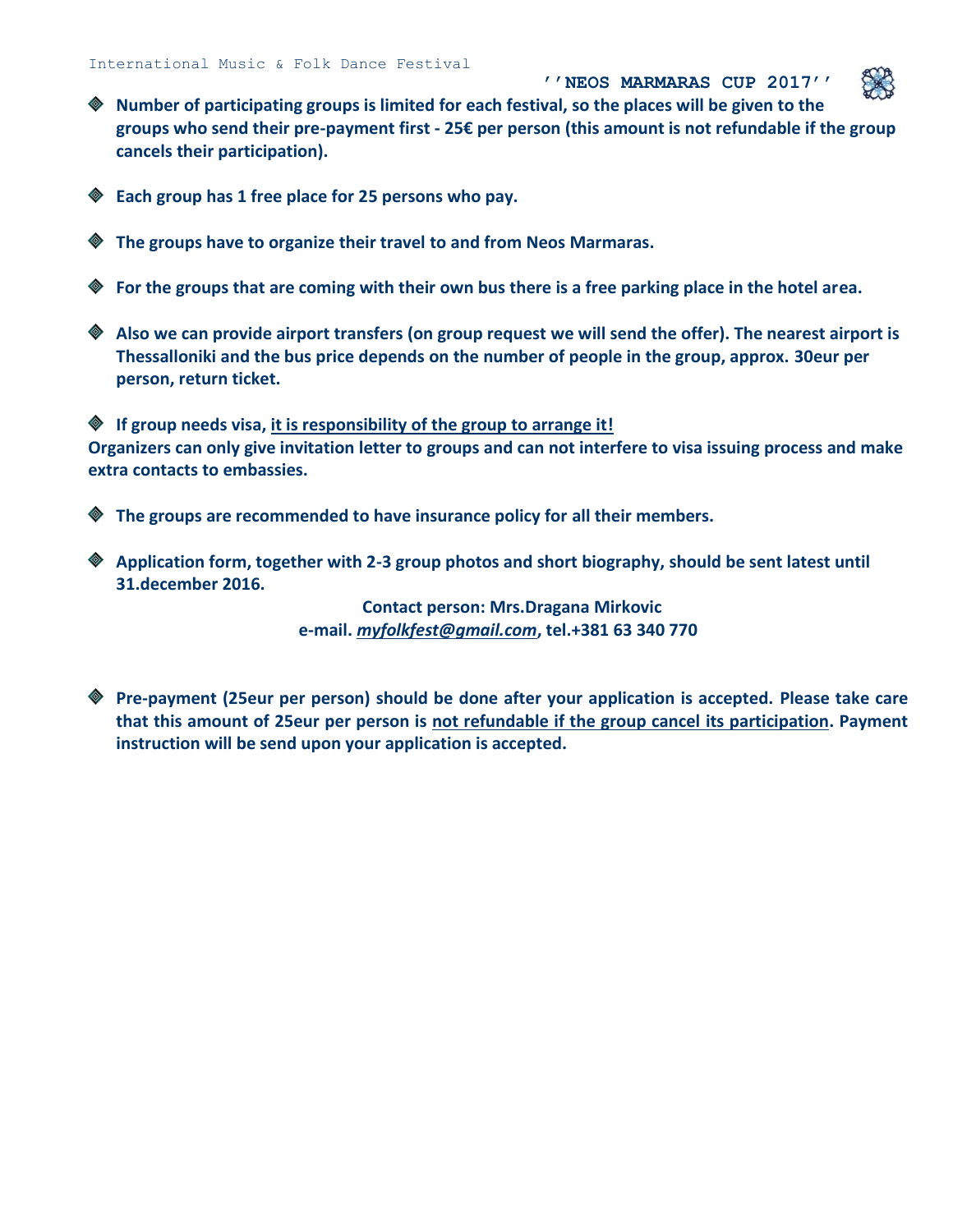

### **PARTICIPATION FEE:**

#### **115 eur per person**

**five -5- days on a half board basis in 3 star family hotels breakfast and dinner - open buffet (with traditional Greek dishes)**

**- family hotels that have 3 and 4 (or 5) beds apartments, with bathroom, TV, refrigerator, WiFi**

- **- all hotels are 50m-100m from the city beach**
- **- studios with 3 or 4 beds have one room and one bathroom**
- **- apartments with 4 or 5 beds have one or two separate double rooms and one bathroom**
- **- each group (depending on the number of people) will get 2 double rooms without additional payment (for group leaders and drivers)**

**- for extra double rooms (if the group needs) there is additional fee of 15eur per person for the whole period** 

**- for single rooms there is additional fee of 40eur per person for the whole period**

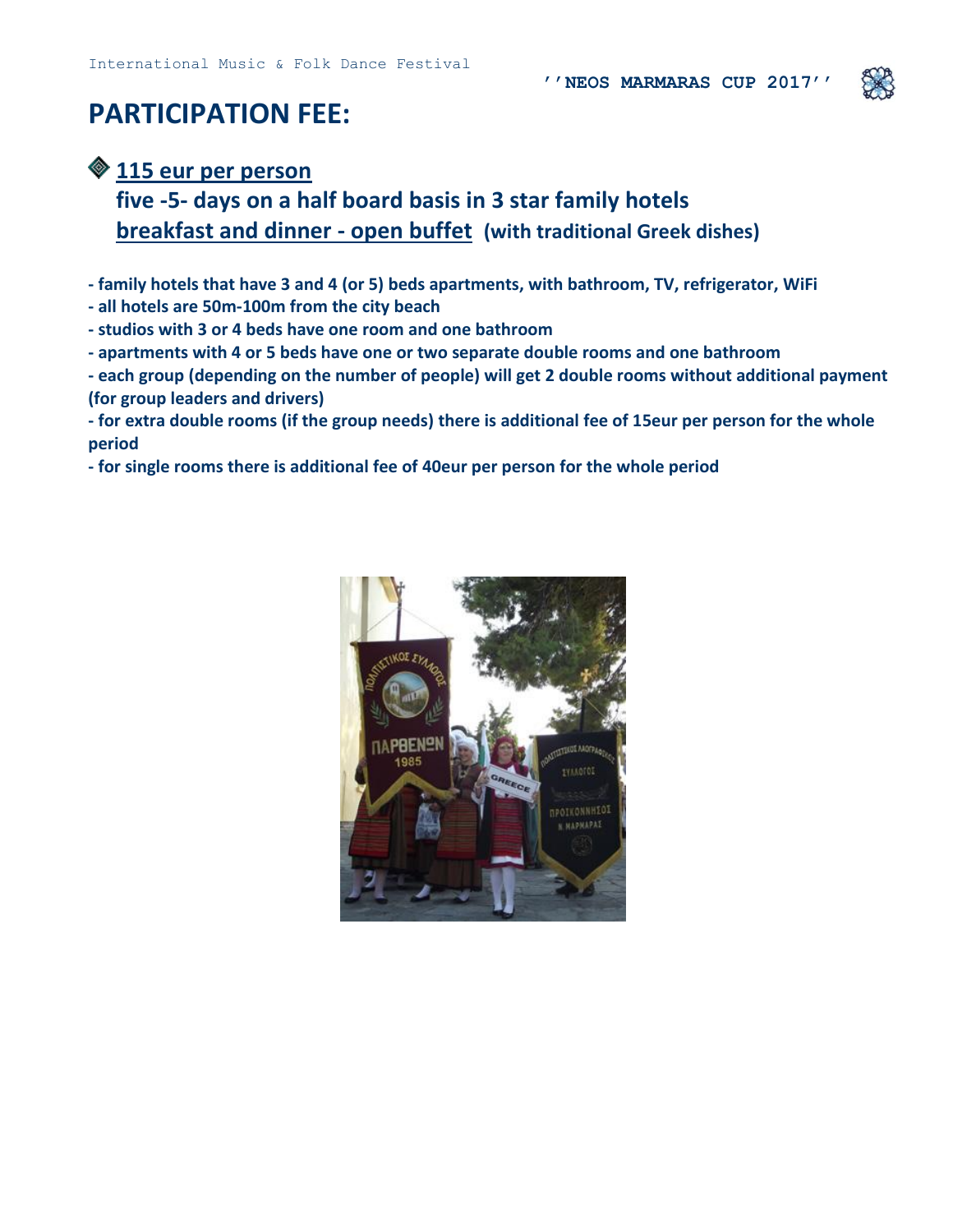### **FESTIVAL PROGRAM:**

**The organizer keeps right to change the festival program. This is a brief plan, final program will be given to groups later.**

| 1.day | - around 14h, arrival of groups, check in to hotels<br>(first meal is dinner)                           |
|-------|---------------------------------------------------------------------------------------------------------|
|       | - free day / swimming, walking, sports                                                                  |
| 2.day | 10h BREAKFAST with MAYOR - gift exchange                                                                |
|       | group representative and 1 pair in costume                                                              |
|       | 19h PARADE – short defile walking and short presentations                                               |
|       | <b>20h I.FESTIVAL EVENING</b>                                                                           |
|       | opening ceremony                                                                                        |
|       | performances of the groups - review night                                                               |
| 3.day | free day                                                                                                |
|       | - whole day ship cruise around Athos Mount (optional, for the groups that<br>wish)                      |
| 4.day | - visit to the ethno museum of N.Marmaras / Parthenonas village<br>(optional, for the groups that wish) |
|       | - sports day, darts and badminton tournaments                                                           |
|       | 19h PARADE – short defile walking and short presentations                                               |
|       | <b>20h II.FESTIVAL EVENING</b>                                                                          |
|       | performances of the groups - competition night                                                          |
|       | closing and award ceremony                                                                              |
| 5.day | free day                                                                                                |
|       | - whole day ship cruise around Chalkidiki, Toroneos islands (optional, for                              |
|       | the groups that wish)                                                                                   |
|       | <b>21h FAIRWELL PARTY</b>                                                                               |
|       | gift exchange between groups and organizers                                                             |
| 6.day | departure of the groups, after breakfast                                                                |
|       | latest till 11h check out from hotels                                                                   |
|       | $\bullet$ excursions are not included in the price - festival fee, complete program                     |
|       | will follow after 1.march 2017.                                                                         |